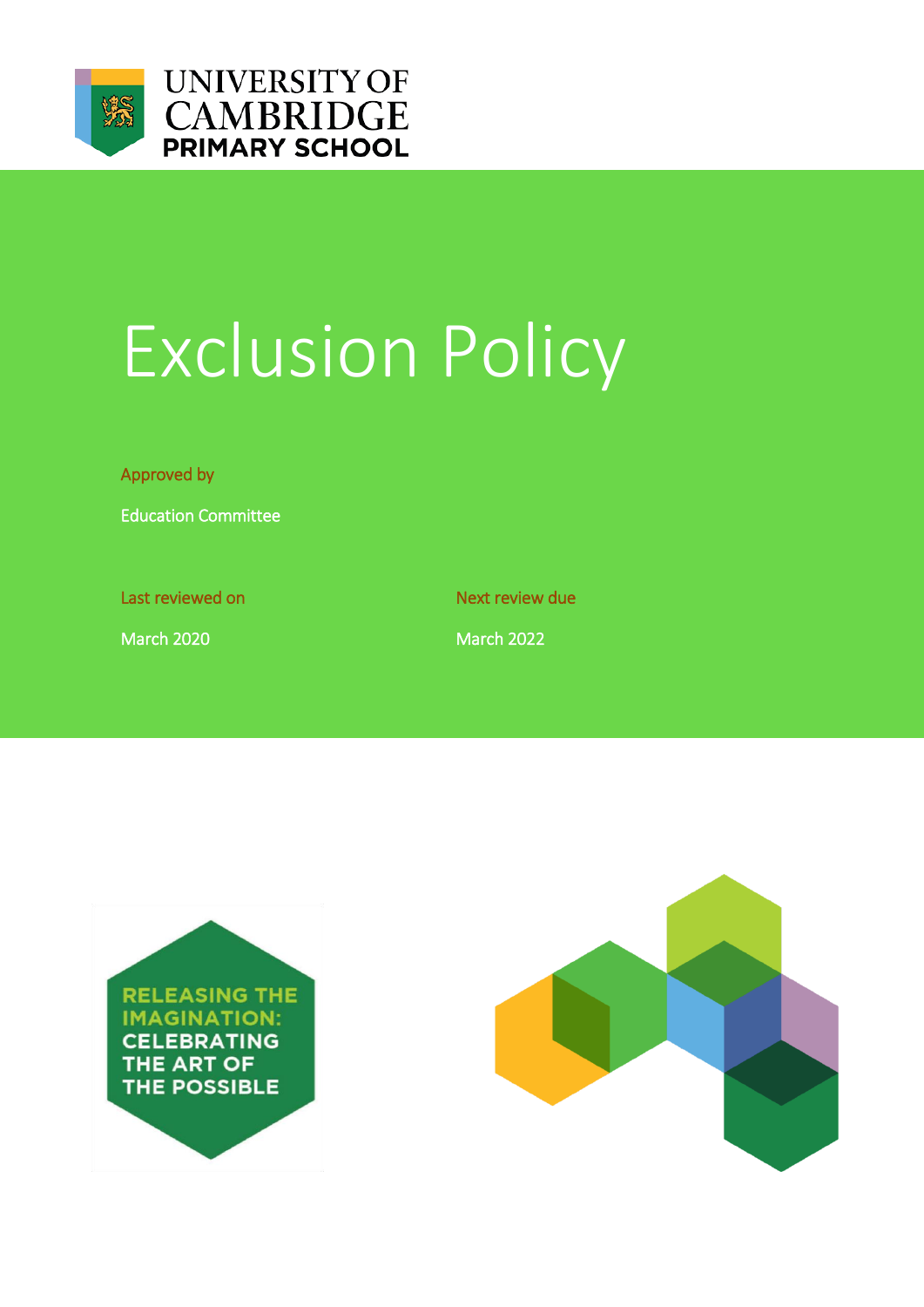The University of Cambridge Primary School is committed to providing a caring, friendly and safe environment for all of our pupils so that they can learn in a relaxed and secure atmosphere. Bullying of any kind is unacceptable at our school. If bullying does occur, all pupils should be able to tell and know that incidents will be dealt with promptly and effectively. As well as a listening school we also expect and will empower children to speak out against bullying. This means that *anyone* who knows that bullying is happening is expected to tell the staff.

All members of the school community should be aware that every individual has a right to be respected as an individual, considered of equal value and be given equal opportunities irrespective of:

- Appearance
- Ability/Disability
- Ethnicity
- Gender
- Gender identity
- Sexual orientation.
- Social background
- Belief
- Age
- Marital status
- Nationality/Citizenship

*1. Purpose:* we believe in our responsibility to facilitate learning for all children, to engage them in irresistible learning opportunities so that they feel valued, challenged and supported. Whilst we will endeavour to find ways through for every child, we understand that in extreme circumstances we would need to consider excluding a child.

- 1.1 This policy deals with the policy and practice which informs UCPS's use of exclusion. It is underpinned by the shared commitment of all members of the school community to achieve the following two important aims:
- 1.1.1 The first is to ensure the safety and well-being of all members of the school community, and to maintain a positive, safe and inspiring educational environment in which all can learn and succeed
- 1.1.2 The second is that the School seeks to avoid exclusions unless considered absolutely necessary.
- 1.2 Our school culture is defined by our values. The operation of our agreed behaviour management aims to find opportunities to celebrate positive behaviour, explicitly linked with our Golden Code (which is underpinned by our vision, ethos and values).
- 1.3 This policy applies to all children attending the School from nursery through to end of Year 6
- 1.4 It is advisable for the Headteacher to seek advice from an appropriate body (e.g. Local Authority) when considering exclusion and should always inform governors of the decision to exclude.
- 1.5 The School recognizes that exclusion is a serious matter and has the potential to affect the pupil's life in a significant way. Decisions in respect to exclusions must not be taken lightly but only after careful consideration of the circumstances.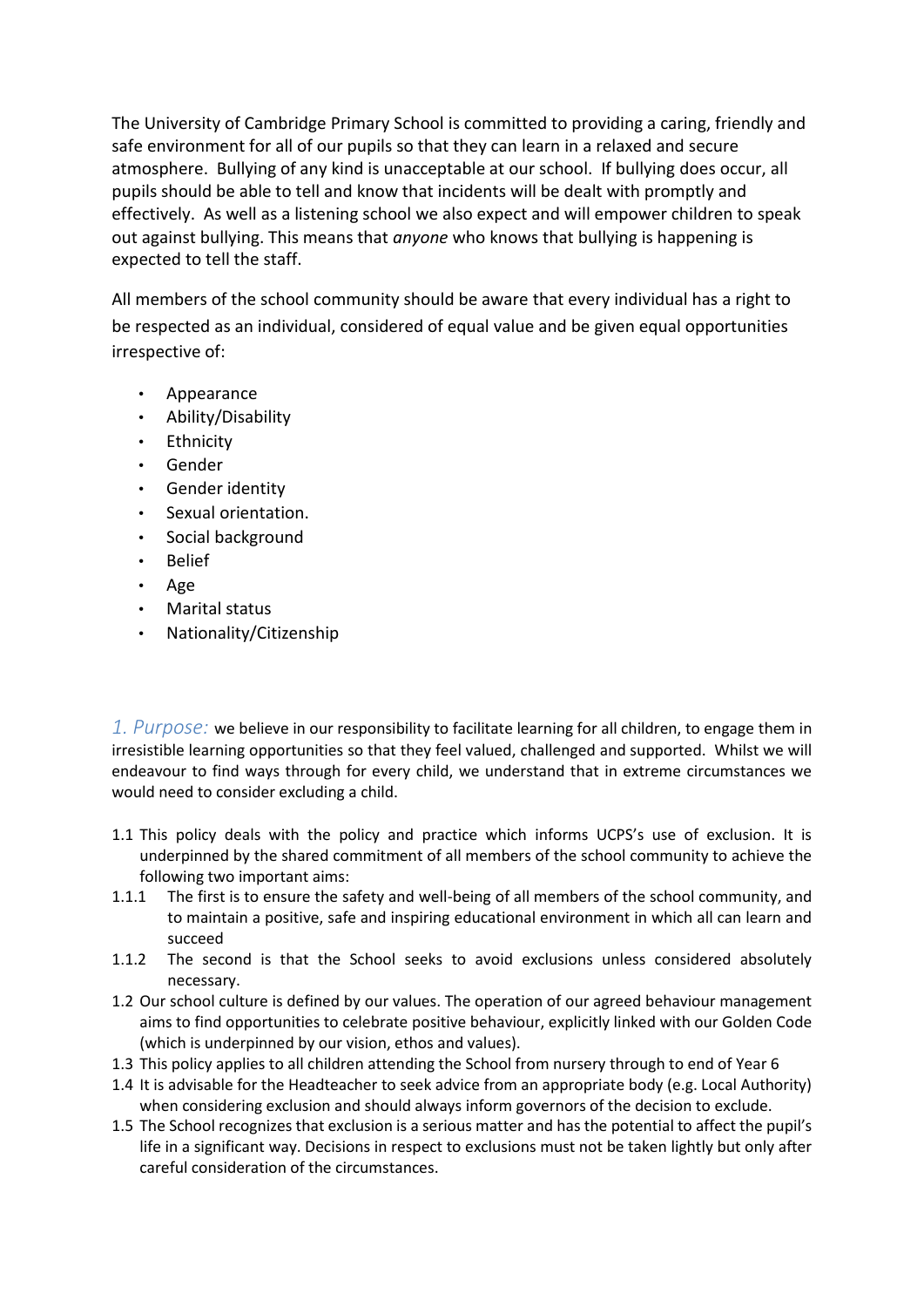- 1.6 Pupils will only be excluded after all the relevant factors have been considered and when the Headteacher is satisfied that there is no alternative. The Headteacher must ensure that:
- 1.6.1 The process is open, fair and transparent
- 1.6.2 a thorough investigation has been carried out;
- 1.6.3 that all evidence has been considered;
- 1.6.4 where appropriate statements have been taken from witnesses;
- 1.6.5 the accused child/children have had the opportunity to give their/his / her version of events.
- 1.6.6 The nature and period of the exclusion shall be proportionate having regard to the incident and other circumstances leading up to the exclusion.

### *2 Fixed term and permanent exclusions*

- 2.1 Fixed term and permanent exclusions are used when other strategies and sanctions have not been effective over time or when there has been a single clear and serious breach of discipline.
- 2.2 A serious offence could by itself justify a pupil's exclusion. This may include an aspect of the following:
	- Physical abuse towards an adult or child
	- Verbal abuse/offensive language towards an adult or child
	- Bullying (see behaviour policy)
	- **•** Frequent high level disruption to lessons
	- Frequent high level of non-compliance
	- Frequent high levels of disrespect to adults who work in the School
	- Unacceptable behaviour for which intervention and support has not been successful in modifying over time
	- Breach of behaviour policy
	- Damage to property
	- Theft
	- Carrying an offensive weapon
	- Arson
	- Inappropriate use of technology, including mobile phones, internet
	- Using social media inappropriately to cause suffering, distress brought about because of cyber-bullying

This is not an exhaustive list and there may be other situations where the Headteacher makes the decision that exclusion is an appropriate sanction.

## *3 Procedure for Fixed Term Exclusion*

- 3.1 The Headteacher will pursue the process set out at 1.6 before reaching a decision to exclude. The Headteacher will decide if exclusion is appropriate and the length of the fixed term exclusion.
- 3.1.1 Parent/s are contacted immediately when the Headteacher makes the decision to exclude a child. If possible the parent will be invited into School to discuss the reasons for the exclusion, and a letter will be sent by post giving details of the exclusion and the start/end dates of the exclusion.
- 3.1.2 School work is always provided for a child to cover the period of a fixed term exclusion.
- 3.1.3 On a child's return following a fixed term exclusion the parent/s is asked to accompany their child to meet with the Headteacher or a senior member of staff.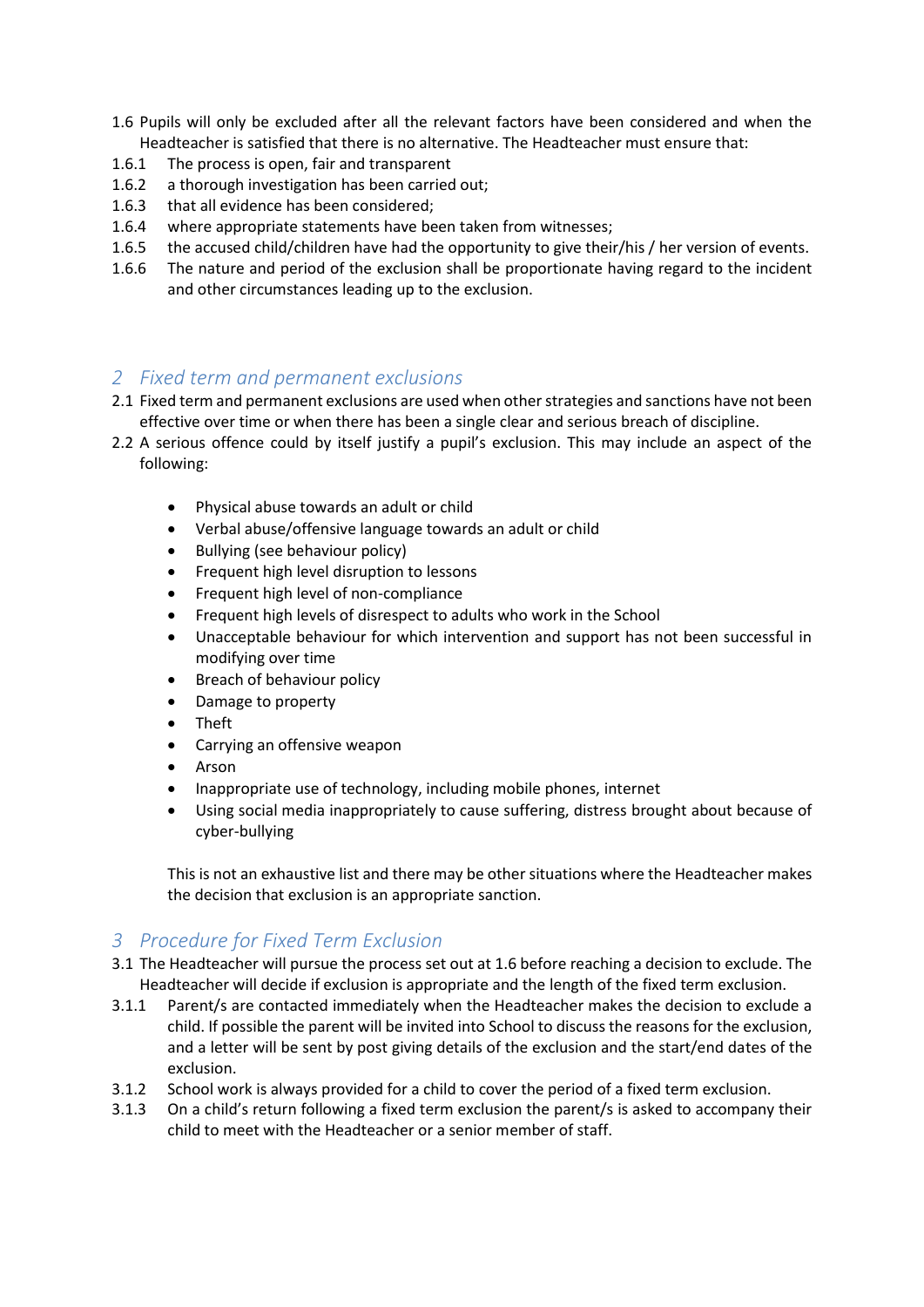- 3.1.4 If the fixed term exclusion, or an accumulation of exclusions exceed 5 days (within a term) a Pastoral Support Plan will be drawn up. This will be discussed and agreed with parent/s and where appropriate the child.
- 3.1.5 During the course of a fixed term exclusion the child is not allowed on the School premises and it is the responsibility of the parent/s to arrange daytime supervision for their child.
- 3.1.6 For any fixed term exclusion that exceeds 6 consecutive days alternative educational provision must be arranged for the child.
- 3.1.7 Fixed term exclusions cannot exceed, when aggregated, a total of 45 School days in any one School year.

### **4** *Procedure for Permanent Exclusion*

- **4.1** The decision to exclude a pupil permanently is a serious one. There are two main types of situation in which permanent exclusion may be considered:
- **4.1.1** The first is a final, formal step in a concerted process for dealing with unacceptable behaviour following the use of a wide range of other strategies (that may also include involvement of other professional agencies) which have been used over time without success. It is an acknowledgement that all available strategies have been exhausted and is normally used as a last resort.
- **4.1.2** The second is where there are circumstances of extreme behaviour causing a serious risk to either the pupil concerned and/or adults and other pupils.
- **4.2** Exclusion will not be imposed instantly unless there is an immediate threat to the safety of others or the pupil concerned. Before deciding whether to exclude a pupil either permanently or for a fixed period the Headteacher will ensure that appropriate investigations are carried out as set out in paragraph 1.6 of this Policy.
- **4.2.1** The parent/s will be immediately informed and where appropriate be asked to come into the School to meet with the Headteacher.
- **4.2.2** A formal letter will be sent in the post providing details of the reason for the permanent exclusion and outlining the formal procedures for permanent exclusion. This will include a date for the meeting of the disciplinary committee where governors will consider, based on all available evidence, the decision made by the Headteacher to permanently exclude a pupil. Parent/s and their representatives are invited to this meeting. The letter will include details of organisations that support and provide information for parents on exclusions and their right to appeal.

## *5 Independent Appeal Panel*

- **5.1** Where a pupil has been permanently excluded and that decision has been upheld by the Governing Body disciplinary committee, an automatic right of appeal to an Independent Appeal Panel arises.
- **5.2** The decision letter of the Governing Body disciplinary committee will contain the relevant information for exercising that right of appeal and the relevant timeframes for doing so.
- **5.3** The composition of the Independent Appeal Panel is set out in the Secretary of State's Guidance on exclusions. None of the Independent Appeal Panel will have links with the School. The School will usually delegate the task of constituting the Independent Appeal Panel and clerk to an independent clerking service.
- **5.4** Any Independent Appeal Panel will be impartial, constituted in accordance with the Secretary of State's Guidance on exclusions and is to have regard to that Guidance when exercising its functions